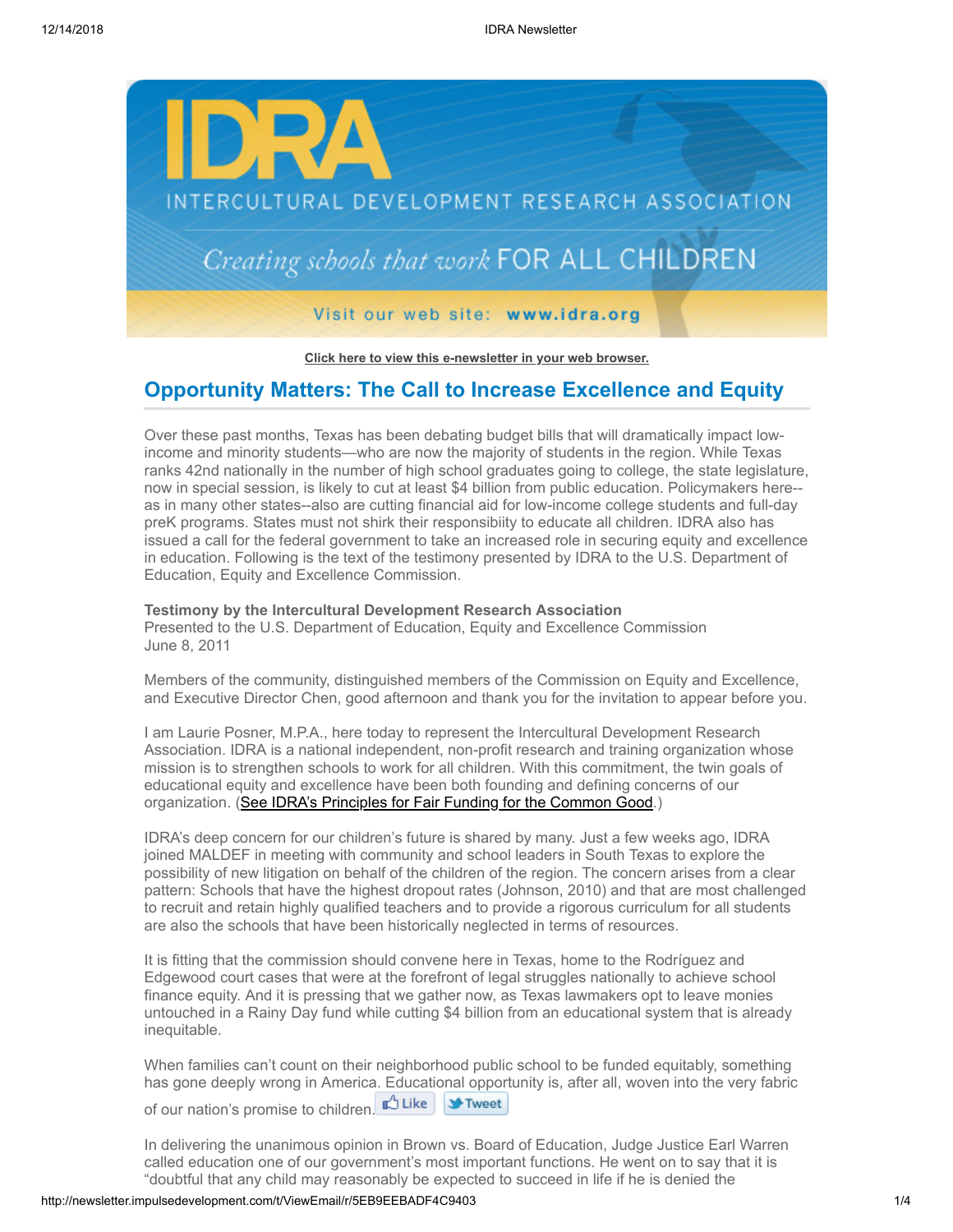#### 12/14/2018 IDRA Newsletter

opportunity of an education" and that "such an opportunity, where the state has undertaken to provide it, is a right which *must be made available to all on equal terms*" (emphasis added).

The Brown decision asserted that in America – where any girl or boy could grow up to be an astronaut, an artist, a business owner, a Supreme Court Justice or the nation's president – every family could expect a quality education for their child.

Despite equity gains that were achieved through litigation in state courts, it is abundantly clear that we are not making good on that basic promise.

Because systemic inequity is concentrated in our poorest communities, this is especially punishing in the southern states where over half of students are low-income and the majority are students of color (Southern Education Foundation, 2007).

As Rutgers University researchers point out in the School Funding Fairness Report Card, funding levels should increase relative to the level of concentrated student poverty – not the reverse. But Texas, Missouri, North Carolina, Arkansas, Mississippi and Tennessee all rank in the bottom 10 states for funding levels. (Texas ranks 42 on the "funding level" measure.)

Today in Texas, there is a \$1,450 gap in per pupil funding between the 100 poorest school districts in the state and the 100 wealthiest districts. This means that in a class of 25 students, poorer schools have \$36,000 less to spend on teaching staff, curriculum, books, technology tools and supplies (IDRA, 2011). [\(See IDRA's infographic: Texas School Funding Equity Gap](http://newsletter.impulsedevelopment.com/t/r/l/jhtduhl/l/j/))

How does this directly impact children and their lived experience in the classroom?

Recent research by Dr. Ed Fuller on the distribution of highly qualified teachers in Texas found that, "at all school levels…students in high-poverty and predominantly minority schools have far less access to teacher quality than students in low-poverty and predominantly White schools" (2010).

IDRA's latest attrition research shows that, although attrition rates in Texas dipped below 30 percent for the first time in 25 years, the gaps between the attrition rates of White students and Hispanic students and Black students are dramatically higher than 25 years ago. Also, the five Texas regions with the highest attrition rates are among the poorest regions in the state. (Johnson, 2010 & 2011)

A deeply concerning part of this story is that Texas had been on a path to improving equity. After years of struggle, the state had reduced funding disparities in school revenues from thousands of dollars per student to less than \$700. But in 2005, the state Supreme Court in West Orange-Cove vs. Neeley modified its stance in the Edgewood I case by ruling that, once the state met ensured access to an "adequate" (minimal, not excellent) education, some degree of unequalized local supplementation or "unequalized enrichment" was permissible. In response, the Texas legislature wasted no time in modifying the school funding system and rendering the state equalization formulae all but irrelevant. (For a full description, see **IDRA's policy update, The Status of School** Finance Equity in Texas, 2009.)

That is where we are today.

History has taught us that Texas, like many states in this region and around this country, often does not make the hard choices required to bring justice to the most vulnerable of its citizens. It took federal intervention via U.S. Civil Action 5281 to move the state to desegregate its public schools, decades after the Brown vs. Topeka case made integrated schooling the law of the land. It took federal court action for Texas to mandate that its schools provide bilingual and ESL programs to its English learners years after the Lau vs. Nichols case in 1974. And it took federal intervention to require Texas to provide access to public education to children of undocumented workers as mandated in Doe vs. Plyler in 1981. This state and this region have a long and tarnished history of failing to provide equal educational opportunities for all children. It is imperative that new federal policies be adopted to protect the right to equal educational opportunities for all of our students in every state.

To take up this call, we offer the following recommendations.

**Recommendation 1: The federal government must assume an increased role in supporting educational funding for equity and excellence across states.**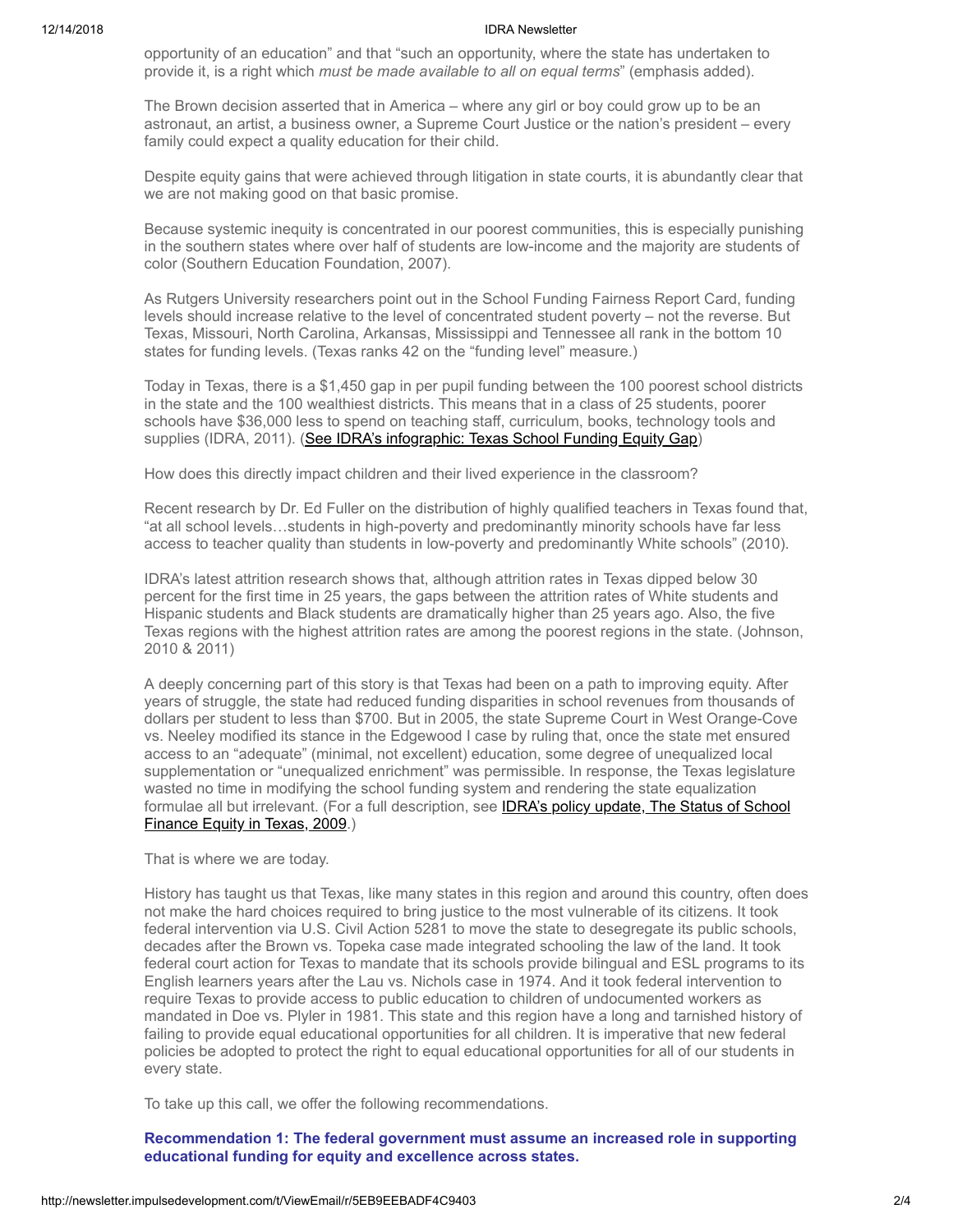#### 12/14/2018 IDRA Newsletter

- In all states, all schools should be included under a state equalized funding system.
- Local property wealth plays a critical role in determining funding for public schools in most states. Federal funding for school districts should provide state incentives to increase equity recognizing the vastly different levels of property wealth that affect local funding capacities.
- Equity does not mean equal federal funding for all districts. Federal funding must incorporate mechanisms to recognize that school districts may require different levels of funding – so long as they are based on real operating cost variations.
- Federal funding mechanisms should be adjusted to recognize that costs to serve special needs students are higher than other students – with special needs categories including English learners, low-income, gifted and talented, migrant and special education students.
- Federal allocations must continue to require states to supplement and not supplant state funding.

### **Recommendation 2: The federal government must fund community engagement and amplify community and family leadership in education.**

From 1968, when students in the Edgewood school district walked out to protest poor conditions in their schools, youth, families and community members have played critical roles in pressing for school finance equity. Unfortunately, we seem to be moving away from funding community-based problem-solving and promoting a shared sense of responsibility for education.

The federal government needs to ensure that all families, including low-income and minority families, are full partners in education. In federal congressional testimony, IDRA's president Dr. Robledo Montecel noted that "Community oversight is a critical missing ingredient in effective and accountable dropout prevention efforts at the local level" and recommended federal funding for the creating of local accountability teams. As described in this testimony (included in our packet), local accountability teams would review data and form action plans to strengthen the four school features that are essential to student success: parent and community engagement, student engagement, curriculum quality and access, and teaching quality (see IDRA's Quality Schools Action Framework™). The work of the federally-funded parent information and resource centers in some states, including Texas, provide insight into this approach.

In the Texas colonias, our PIRC has worked with Latina leaders at a non-profit called ARISE to form the nation's first PTA Comunitario, a grassroots PTA chapter that provides colonia leaders with school data and resources to support reform.

Also, in South Texas, we are collaborating with a cross-sector network of organizations funded by the Marguerite Casey Foundation that have committed to a region-wide agenda to improve the quality of public education.

The federal government can foster more efforts of this kind, recognizing that education is at its best when it is infused with the voice and strength of the community.

## **Recommendation 3: Education must be secured as a fundamental right guaranteed via adoption of a new constitutional amendment.**

This was the principal recommendation of civil rights attorneys who formed part of our Fulfilling the Promise of Mendez and Brown initiative and a core recommendation of the Southern Education Foundation (see No Time to Lose: Why America Needs an Education Amendment to the US Constitution to Improve Public Education).

Though the founding fathers may not have chosen to provide for access to education as a fundamental right in the early 1700s, the significance of access to education in today's economic, social and democratic life cannot be denied.

Four decades ago, IDRA's founder, Dr. José Angel Cárdenas gave voice to a vision and a dream of "an educational system where success and rewards are dependent on the student's capability and effort and are not constrained by [environmental] circumstances – an educational system in which all students can and will learn."

We stand ready to work with the commission now as you take up this charge to secure equity and excellence in education. Together, this commission, our communities, and educators, can work to fulfill America's promise of equity and excellence. Our children deserve it, our democracy demands it, and the future of our country depends on it.